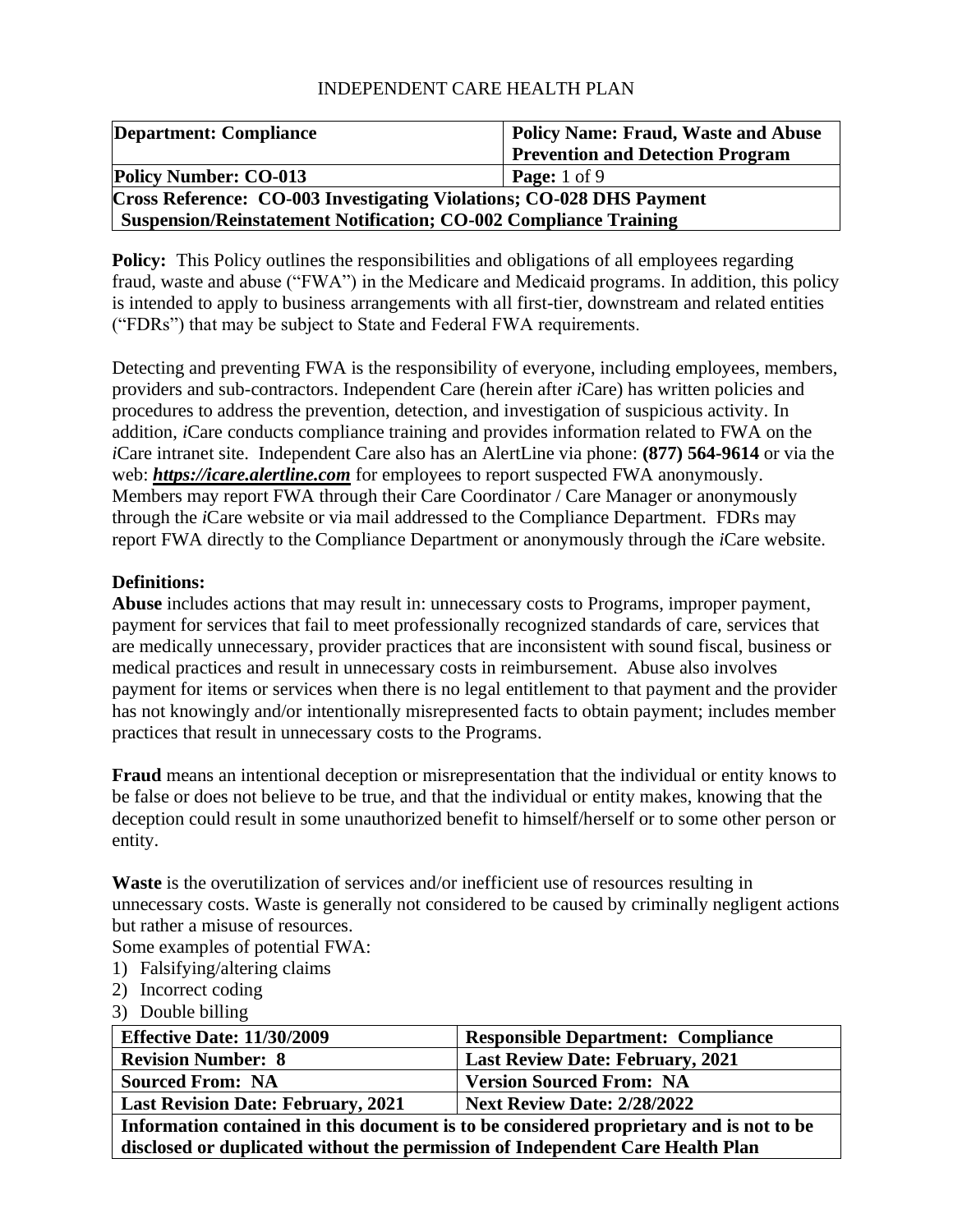| <b>Department: Compliance</b>                                            | <b>Policy Name: Fraud, Waste and Abuse</b> |  |
|--------------------------------------------------------------------------|--------------------------------------------|--|
|                                                                          | <b>Prevention and Detection Program</b>    |  |
| <b>Policy Number: CO-013</b>                                             | <b>Page:</b> $2$ of $9$                    |  |
| Cross Reference: CO-003 Investigating Violations; CO-028 DHS Payment     |                                            |  |
| <b>Suspension/Reinstatement Notification; CO-002 Compliance Training</b> |                                            |  |

- 4) Billing for services not provided
- 5) Kickback/Stark Violations
- 6) Member eligibility fraud/residency
- 7) Fraudulent enrollment practices
- 8) Misrepresentation of medical condition
- 9) Billing for services not furnished or drugs not provided
- 10) Billing expired drugs
- 11) Dispensing without a prescription
- 12) Billing for brand when generics are dispensed
- 13) Altering scripts or data to obtain a higher payment amount
- 14) Loaning Forward Health Card to others to obtain benefits

**Federal False Claims Act (31 U.S.C. §§ 3729-3733)**: The False Claims Act ("FCA") is a Federal statute that imposes civil penalties on any person or entity who:

- 1) Knowingly files a false or fraudulent claim for payments to Medicare, Medicaid or other federally funded health care program.
- 2) Knowingly uses a false record or statement to obtain payment on a false or fraudulent claim from Medicare, Medicaid or other federally funded health care program.
- 3) Conspires to defraud Medicare, Medicaid or other federally funded health care program by attempting to have a false or fraudulent claim paid.

When submitting claims to the federal government, all claims must be closely reviewed to assure accuracy. The FCA provides civil penalties of not less than \$5,000 but no more than \$10,000, plus three times the amount of damages which the Government sustains because of each false claim. The courts can also impose criminal penalties against individuals and organizations for intentional violations of the FCA. Intent to defraud is not necessary for a violation to occur. A false claim may be found if the party submitting the claim had knowledge of the information and acted in deliberate ignorance or reckless disregard of the truth or falsity of the information. Examples of potential false claims include knowingly billing Medicare for services that were not provided, submitting inaccurate or misleading claims for actual services provided, or making false statements to obtain payment for services.

The FCA allows individuals with original information about fraud involving federal health care programs to file a complaint under seal with a federal court. If the government proceeds with the case, the person who filed the action may receive a portion of the recoveries depending upon the

| <b>Effective Date: 11/30/2009</b>                                                       | <b>Responsible Department: Compliance</b> |  |
|-----------------------------------------------------------------------------------------|-------------------------------------------|--|
| <b>Revision Number: 8</b>                                                               | <b>Last Review Date: February, 2021</b>   |  |
| <b>Sourced From: NA</b>                                                                 | <b>Version Sourced From: NA</b>           |  |
| <b>Next Review Date: 2/28/2022</b><br><b>Last Revision Date: February, 2021</b>         |                                           |  |
| Information contained in this document is to be considered proprietary and is not to be |                                           |  |
| disclosed or duplicated without the permission of Independent Care Health Plan          |                                           |  |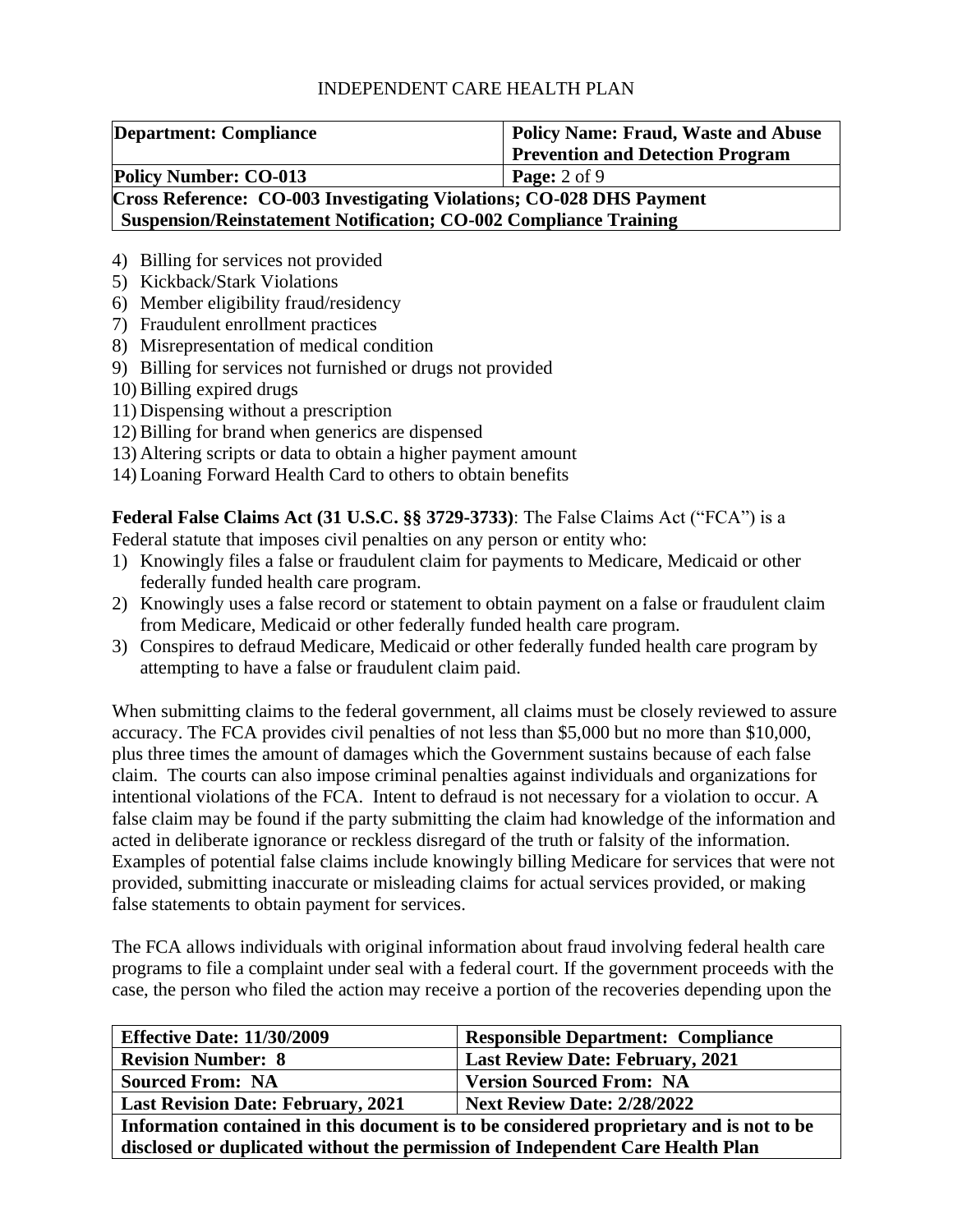| <b>Department: Compliance</b>                                               | <b>Policy Name: Fraud, Waste and Abuse</b> |
|-----------------------------------------------------------------------------|--------------------------------------------|
|                                                                             | <b>Prevention and Detection Program</b>    |
| <b>Policy Number: CO-013</b>                                                | <b>Page:</b> $3$ of $9$                    |
| <b>Cross Reference: CO-003 Investigating Violations; CO-028 DHS Payment</b> |                                            |
| <b>Suspension/Reinstatement Notification; CO-002 Compliance Training</b>    |                                            |

contribution of that person to the prosecution of the case. The person who filed the action also has the right to continue with the case on his or her own.

**Wisconsin False Claims Law**: Medical Assistance fraud, Wis Statute 946.91, states persons in connection with a medical assistance program are prohibited from:

- 1) Intentionally making or causing to be made a false statement or misrepresentation of a material fact in any application for any Medical Assistance benefit or payment.
- 2) Intentionally making or causing to be made a false statement or misrepresentation of a material fact for use in determining rights to such Medical Assistance benefits or payments.
- 3) Having knowledge of an act affecting the initial or continued right to any such Medical Assistance benefit or payment, or the initial or continued right to any such benefit or payment of any other individual on whose behalf someone has applied for or is receiving the benefit or payment, concealing or failing to disclose such event with an intent to fraudulently secure such benefit or payment, whether in a greater amount or quantity than is due or when no benefit or payment is authorized.
- 4) Making a claim for any such Medical Assistance benefit or payment for the use or benefit of another, and after receiving the benefit or payment, knowingly and willfully converting it or any part of it to a use other than for the use and benefit of the intended person.

Anyone found guilty of the above may be imprisoned for up to six years, and/or fined not more than \$25,000.

#### **Whistleblower Protections**

The Federal and State False Claims Act protect whistleblower employees from retaliation by their employer. Employees that are discharged, demoted, suspended, threatened, harassed, or in any way discriminated against in the terms and conditions of employment by their employer for "blowing the whistle" are entitled to recover relief necessary to make the employee whole.

Independent Care expects employees and FDRs to report, through appropriate channels, concerns regarding actual or potential non-compliance with applicable federal and state laws and/or *i*Care's internal policies and procedures. Employees may report suspected fraud, waste or abuse using the anonymous AlertLine if they are uncomfortable reporting to their supervisor.

Whistleblowers can report program integrity concerns to DHS Office of Inspector General (OIG) either through the hotline (877-865-3432) or through the online portal: [www.reportfraud.wisconsin.gov/rptfrd/default.aspx](http://www.reportfraud.wisconsin.gov/rptfrd/default.aspx)

| <b>Effective Date: 11/30/2009</b>                                                       | <b>Responsible Department: Compliance</b> |  |
|-----------------------------------------------------------------------------------------|-------------------------------------------|--|
| <b>Revision Number: 8</b>                                                               | <b>Last Review Date: February, 2021</b>   |  |
| <b>Sourced From: NA</b>                                                                 | <b>Version Sourced From: NA</b>           |  |
| <b>Next Review Date: 2/28/2022</b><br><b>Last Revision Date: February, 2021</b>         |                                           |  |
| Information contained in this document is to be considered proprietary and is not to be |                                           |  |

**disclosed or duplicated without the permission of Independent Care Health Plan**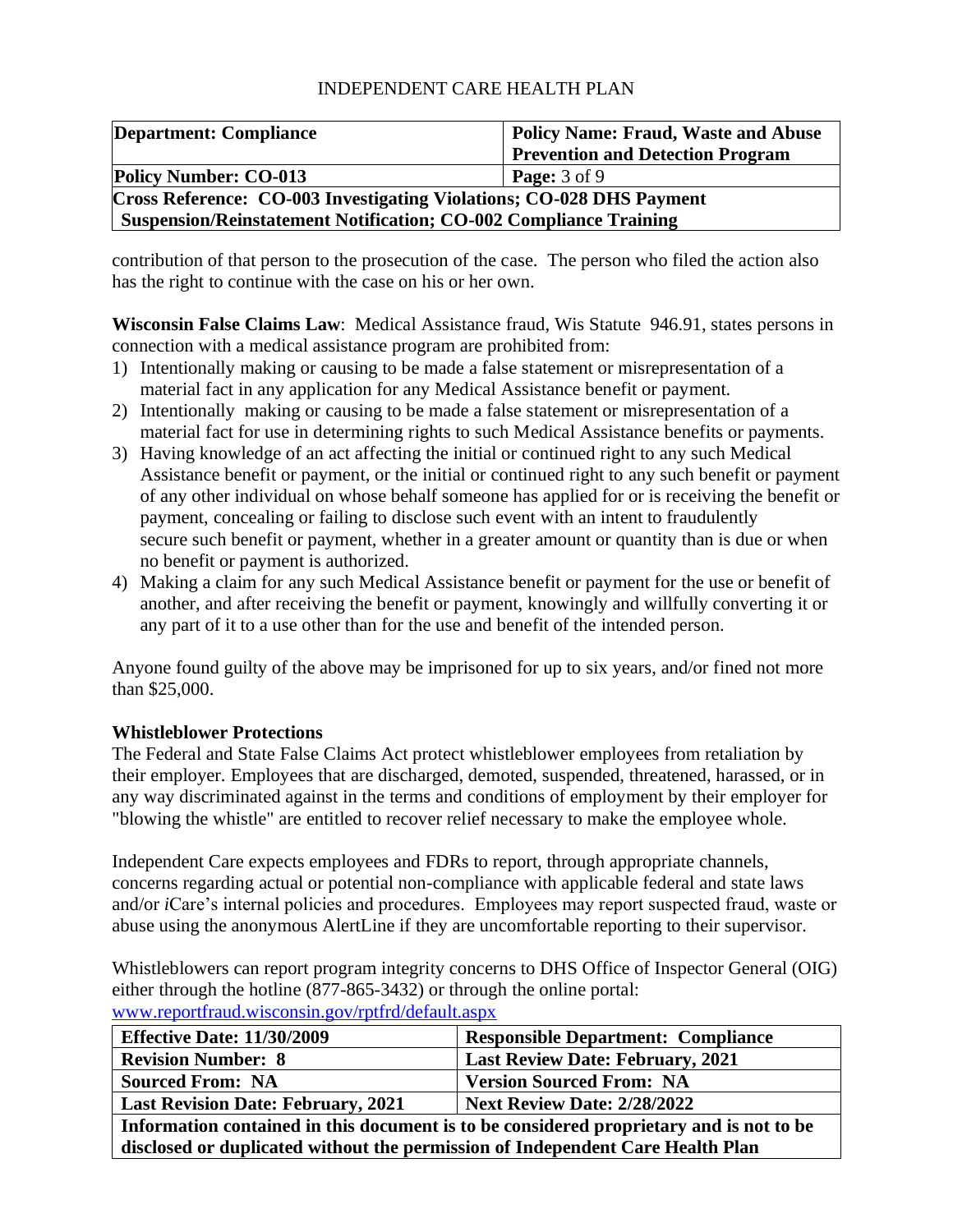| <b>Department: Compliance</b>                                            | <b>Policy Name: Fraud, Waste and Abuse</b> |
|--------------------------------------------------------------------------|--------------------------------------------|
|                                                                          | <b>Prevention and Detection Program</b>    |
| <b>Policy Number: CO-013</b>                                             | <b>Page:</b> $4$ of $9$                    |
| Cross Reference: CO-003 Investigating Violations; CO-028 DHS Payment     |                                            |
| <b>Suspension/Reinstatement Notification; CO-002 Compliance Training</b> |                                            |

## **Role of False Claims Laws**

The false claims laws discussed above are an important part of preventing and detecting FWA in federal and state health care programs. They provide government agencies the authority to search for, investigate and prosecute fraudulent activities. Enforcement activities can take place in the criminal, civil and administrative areas providing a variety of remedies to battle these problems.

Anti-retaliation protections encourage reporting and provide more opportunities to prosecute violations. Employment protections provide the security employees need in order to help the government investigate reported activities.

# **Role of** *i***Care Compliance Program**

Independent Care is committed to ethical behavior and full compliance with all laws and regulations that apply to our health care business. We have an obligation to act in a way that merits the trust, confidence, and respect of those we serve. We have a Compliance Program ("Program") to support our commitment to operating with the highest degree of integrity. Our Program includes a Compliance Officer, Compliance Committee, the Code of Conduct, Compliance Program Workplan, policies and procedures, training and education, auditing and monitoring, and mechanisms for individuals to raise issues and concerns without fear of retaliation.

Whether you are an employee, contractor, intern, or temporary staff member with *i*Care, **you are expected to**:

- 1) Be alert to potential compliance issues.
- 2) Act with honesty and integrity in all your business activities.
- 3) Follow all laws and regulations that apply to your work activities, including the requirements of Medicare, Medicaid and other federal health care programs. The requirements generally include maintaining complete and accurate documentation, and medical records, and submitting only complete and accurate claims for services provided.
- 4) Cooperate in the investigation of compliance reports.
- 5) Contact any of the following resources, *immediately,* if you have knowledge or concern regarding a potential FWA concern:
	- a) Your manager/director/supervisor.
	- b) AlertLine
	- c) Compliance Officer
	- d) General Counsel

| <b>Effective Date: 11/30/2009</b>         | <b>Responsible Department: Compliance</b> |
|-------------------------------------------|-------------------------------------------|
| <b>Revision Number: 8</b>                 | <b>Last Review Date: February, 2021</b>   |
| <b>Sourced From: NA</b>                   | <b>Version Sourced From: NA</b>           |
| <b>Last Revision Date: February, 2021</b> | <b>Next Review Date: 2/28/2022</b>        |
|                                           |                                           |

**Information contained in this document is to be considered proprietary and is not to be disclosed or duplicated without the permission of Independent Care Health Plan**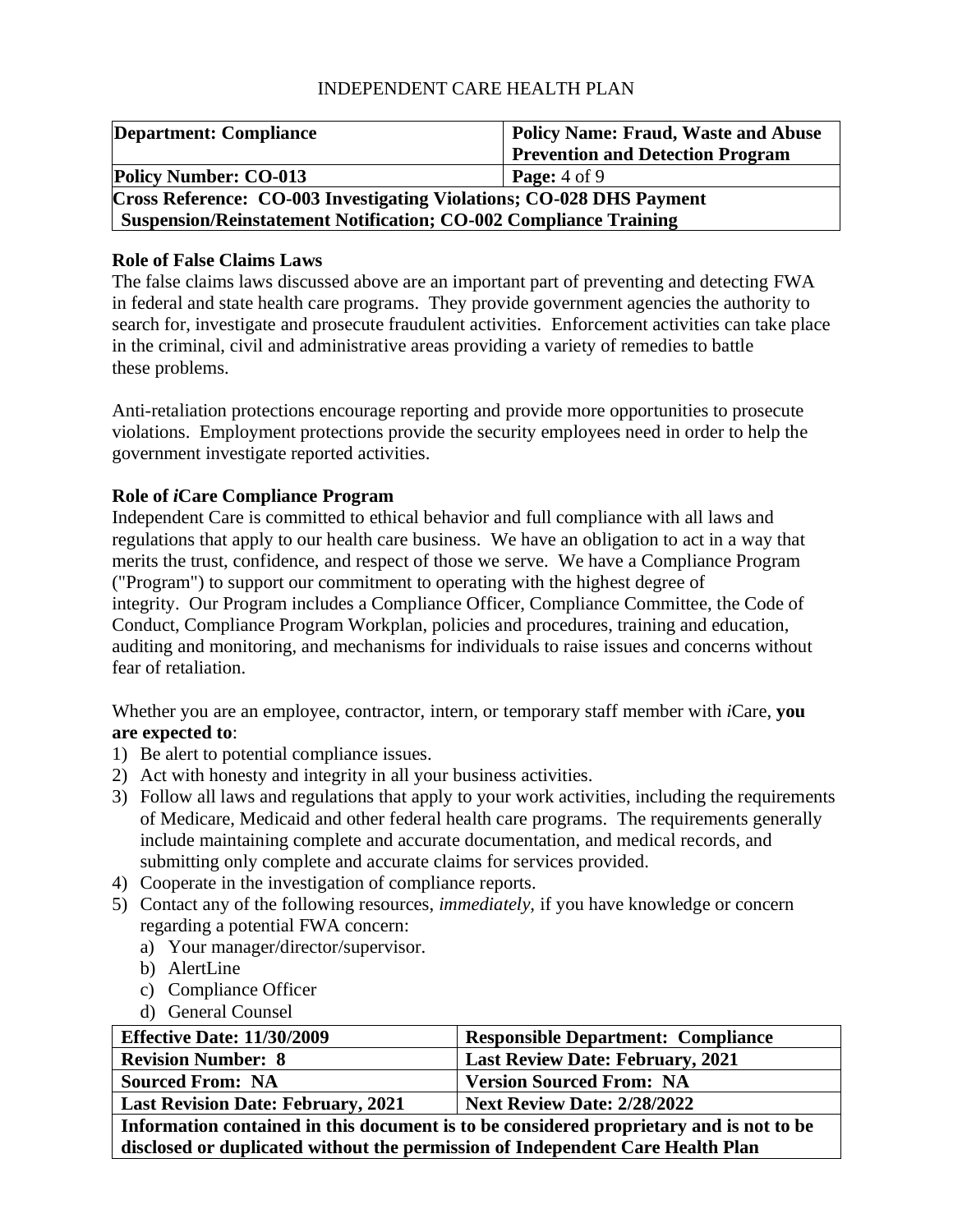| <b>Department: Compliance</b>                                            | <b>Policy Name: Fraud, Waste and Abuse</b> |
|--------------------------------------------------------------------------|--------------------------------------------|
|                                                                          | <b>Prevention and Detection Program</b>    |
| <b>Policy Number: CO-013</b>                                             | <b>Page:</b> $5$ of $9$                    |
| Cross Reference: CO-003 Investigating Violations; CO-028 DHS Payment     |                                            |
| <b>Suspension/Reinstatement Notification; CO-002 Compliance Training</b> |                                            |

e) The Human Resource Department

Independent Care takes reasonable measures to protect the confidentiality of anyone making a report. Unless the identity of a person reporting a compliance or ethics issue is necessary to conduct an investigation, the identity of that person will not be disclosed. However, if it must be disclosed to conduct the investigation, that person's identity will be disclosed only on a need-toknow basis. Allegations are investigated by the Compliance Department in accordance with *CO-003 Investigating Violations*.

Independent Care is committed to providing a workplace conducive to open discussion of its business practices and regulatory compliance. Any retaliation against an employee, who in good faith reports a suspected violation of company policies, the law, or contractual obligations, is not allowed and should be immediately reported to the Human Resource Department or the Director of Compliance.

We hope that our Program encourages you to share your thoughts and ideas with others, to anticipate problems before they occur and to report any concerns you may have. Compliance is everyone's responsibility. We all have an important role to play in the continued success of our Corporate Compliance Program.

# **CMS Fraud Alerts**

Periodically CMS issues alerts to health plans including *i*Care concerning fraud schemes identified by law enforcement officials. Often these notices describe pharmacies practicing drug diversion or prescribers participating in illegal remuneration schemes (prescribers receiving payment as an inducement or reward for writing prescriptions). CMS provides these notices so that *i*Care can take appropriate steps to ensure that the Company is not making payments for fraudulent claims.

The Compliance Department forwards Fraud Alert memos from HPMS to both the Pharmacy Director and Operations Director. The Pharmacy Director, with the assistance of the PBM, and Operations Director ensure no fraudulent claims are paid. The fraud alerts usually describe alleged schemes for which the parties have not yet been found legally responsible. Therefore, *i*Care takes action (including denying or reversing both past and/or future claims) in instances where analysis of its own claims activity indicates that fraud may be occurring or has occurred. Independent Care's decisions to deny or reverse claims are made on a claim specific basis.

| <b>Effective Date: 11/30/2009</b>                                                       | <b>Responsible Department: Compliance</b> |  |
|-----------------------------------------------------------------------------------------|-------------------------------------------|--|
| <b>Revision Number: 8</b>                                                               | <b>Last Review Date: February, 2021</b>   |  |
| <b>Sourced From: NA</b>                                                                 | <b>Version Sourced From: NA</b>           |  |
| <b>Last Revision Date: February, 2021</b>                                               | <b>Next Review Date: 2/28/2022</b>        |  |
| Information contained in this document is to be considered proprietary and is not to be |                                           |  |
| disclosed or duplicated without the permission of Independent Care Health Plan          |                                           |  |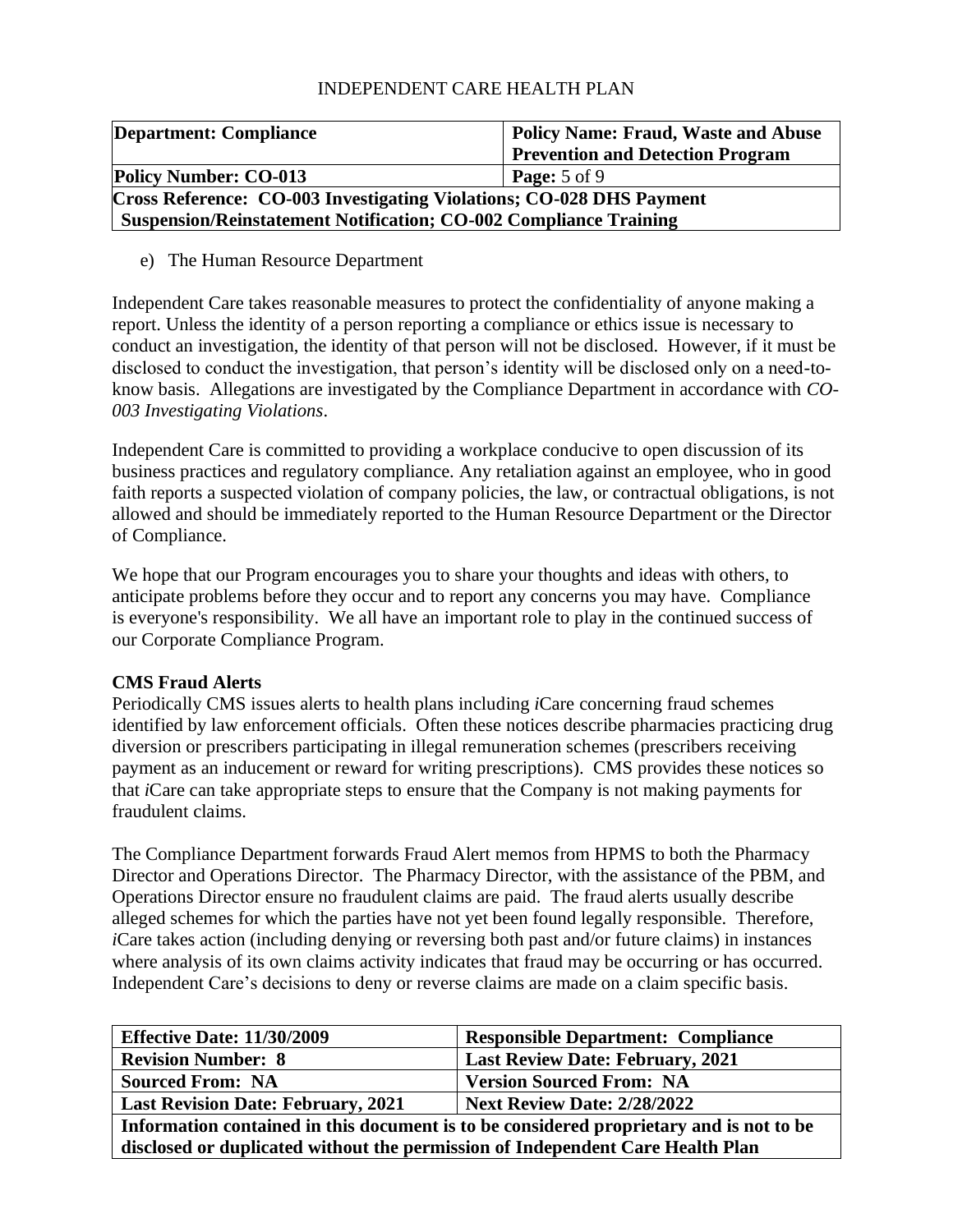| <b>Department: Compliance</b>                                            | <b>Policy Name: Fraud, Waste and Abuse</b> |
|--------------------------------------------------------------------------|--------------------------------------------|
|                                                                          | <b>Prevention and Detection Program</b>    |
| <b>Policy Number: CO-013</b>                                             | <b>Page:</b> $6$ of $9$                    |
| Cross Reference: CO-003 Investigating Violations; CO-028 DHS Payment     |                                            |
| <b>Suspension/Reinstatement Notification; CO-002 Compliance Training</b> |                                            |

To help ensure that *i*Care pays no further fraudulent claims, *i*Care reviews the contractual arrangements made with the pharmacy or prescribers and may terminate such relationship if appropriate.

Independent Care establishes edits on certain providers if potential fraudulent claims are identified and uses data analysis to identify trends and develop more focused audits as appropriate. The alert is not sufficient grounds to take action without additional analysis. Independent Care makes its best efforts to identify claims that may have been part of the alleged fraud scheme and remove them from the PDE data submissions. Independent Care also reverses the affected pharmacy claims and reduces the members' TrOOP and drug-spend amounts accordingly.

## **Credible Allegations of Fraud**

A credible allegation of fraud, as defined in 42 C.F.R. §455.2, may be an allegation, which has been verified by the State, from any source, including but not limited to the following:

- 1) Fraud hotline complaints
- 2) Claims data mining
- 3) Patterns identified through provider audits, civil false claims cases and law enforcement investigations. Allegations are considered to be credible when they have indicia of reliability and the State Medicaid agency has reviewed all allegations, facts and evidence carefully and acts judiciously on a case-by-case basis.

Independent Care shall suspend payments to a provider pursuant to 42 C.F.R. §455.23 if DHS informs *i*Care that DHS has suspended fee-for-service Medicaid payments to the provider because of a credible allegation of fraud, unless *i*Care believes there is good cause for not suspending its payments. Please see *CO-028 DHS Payment Suspension/Reinstatement Notifications*, regarding the process of suspension and reinstatement.

If *i*Care believes that based on the criteria under 42 CFR §455.23 (e) or (f) that there is good cause for not suspending its payments or for only suspending them in part, *i*Care submits written documentation to DHS describing the basis for such a good cause exception to suspend payment. DHS approves or disapproves *i*Care's request within ten (10) business days. If DHS disapproves the request, *i*Care suspends payments to the provider.

During the suspension of payment phase, *i*Care:

| <b>Effective Date: 11/30/2009</b>                                                       | <b>Responsible Department: Compliance</b> |  |
|-----------------------------------------------------------------------------------------|-------------------------------------------|--|
| <b>Revision Number: 8</b>                                                               | <b>Last Review Date: February, 2021</b>   |  |
| <b>Sourced From: NA</b>                                                                 | <b>Version Sourced From: NA</b>           |  |
| <b>Last Revision Date: February, 2021</b>                                               | <b>Next Review Date: 2/28/2022</b>        |  |
| Information contained in this document is to be considered proprietary and is not to be |                                           |  |
| disclosed or duplicated without the permission of Independent Care Health Plan          |                                           |  |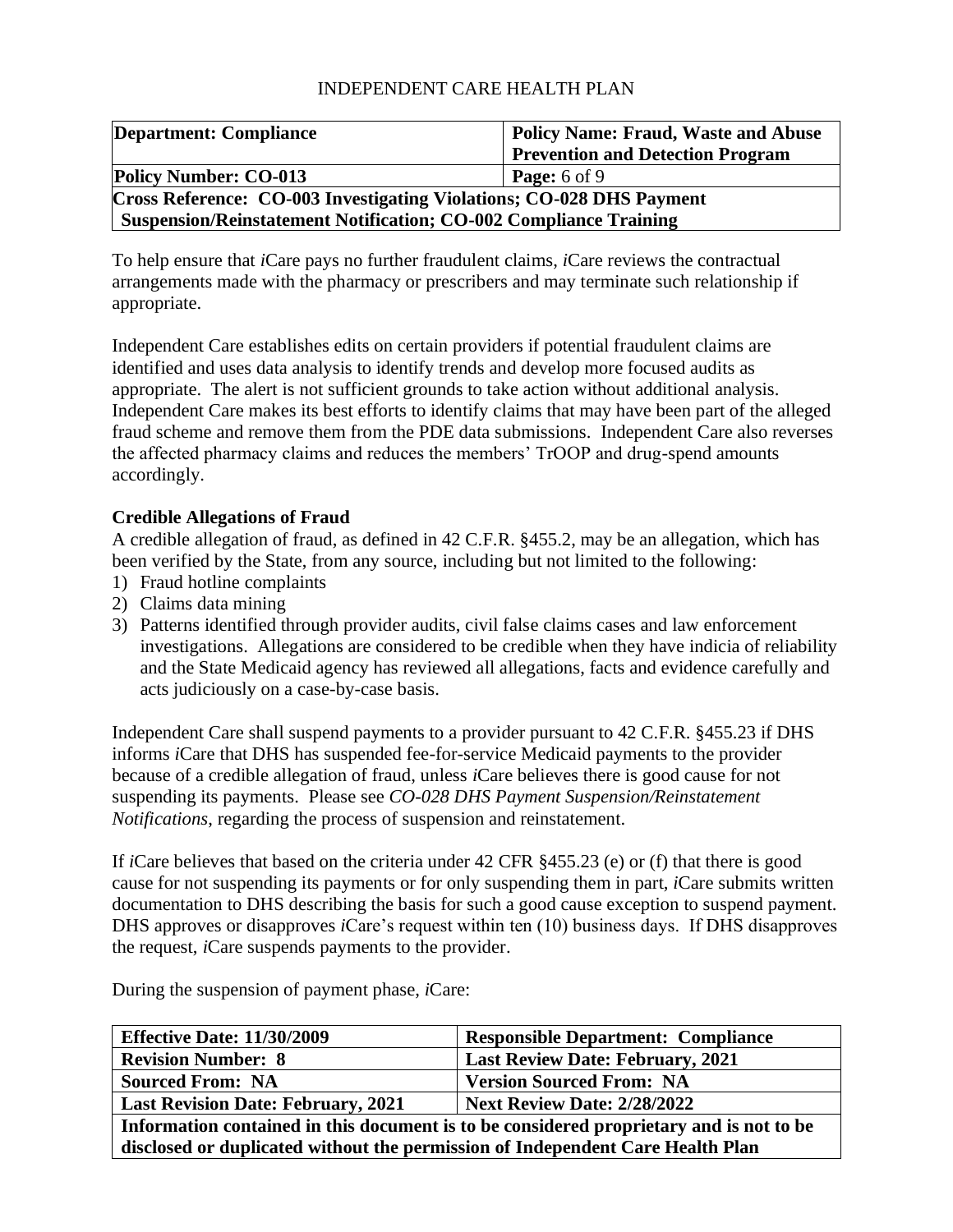| <b>Department: Compliance</b>                                               | <b>Policy Name: Fraud, Waste and Abuse</b> |  |
|-----------------------------------------------------------------------------|--------------------------------------------|--|
|                                                                             | <b>Prevention and Detection Program</b>    |  |
| <b>Policy Number: CO-013</b>                                                | <b>Page:</b> 7 of 9                        |  |
| <b>Cross Reference: CO-003 Investigating Violations; CO-028 DHS Payment</b> |                                            |  |
| <b>Suspension/Reinstatement Notification; CO-002 Compliance Training</b>    |                                            |  |

- 1) Continues to perform any investigative duties as necessary by working with the Department and any other entity legally authorized to investigate;
- 2) Suspends claims payments within the *i*Care payment system;
- 3) Confirms the suspension of provider payment by reviewing the Weekly Provider File (field 27);
	- a)  $A = ACA$  suspension is currently Active
	- b)  $C =$  Provider has been cleared of the suspension of payment hold
	- c)  $T =$  Provider has been terminated as a Medicaid provider due to the outcome of the credible allegation investigations
- 4) Responds to emails as directed; and
- 5) Prepares and submits a risk assessment and contingency plan if requested; and

#### **Fraud Detection**

Independent Care is committed to developing initiatives designed to prevent, detect, and correct FWA.

# **Auditing**

To prevent FWA, *i*Care has developed and continues to develop and refine procedures to effectively monitor and audit FWA and develop ways to detect and prevent FWA.

Auditing and Monitoring of FWA may be performed utilizing any of the following:

- 1) Internal audits
- 2) Informal monitoring
- 3) Investigations from compliance referrals or regulatory agencies
- 4) Anonymous reports
- 5) Claim reviews
- 6) Review of compliance issues

Potentially fraudulent areas determined during a risk assessment

#### **Part D Auditing**

Independent Care's Pharmacy Benefits Manager (PBM), audits and monitors its pharmacies, as well as prescribing physicians and our members to allow for accurate billing and dispensing practices while reducing or eliminating fraudulent, wasteful, and abusive practices.

#### **Training and Education**

| <b>Effective Date: 11/30/2009</b>                                                       | <b>Responsible Department: Compliance</b> |  |
|-----------------------------------------------------------------------------------------|-------------------------------------------|--|
| <b>Revision Number: 8</b>                                                               | <b>Last Review Date: February, 2021</b>   |  |
| <b>Sourced From: NA</b>                                                                 | <b>Version Sourced From: NA</b>           |  |
| <b>Last Revision Date: February, 2021</b>                                               | <b>Next Review Date: 2/28/2022</b>        |  |
| Information contained in this document is to be considered proprietary and is not to be |                                           |  |
| disclosed or duplicated without the permission of Independent Care Health Plan          |                                           |  |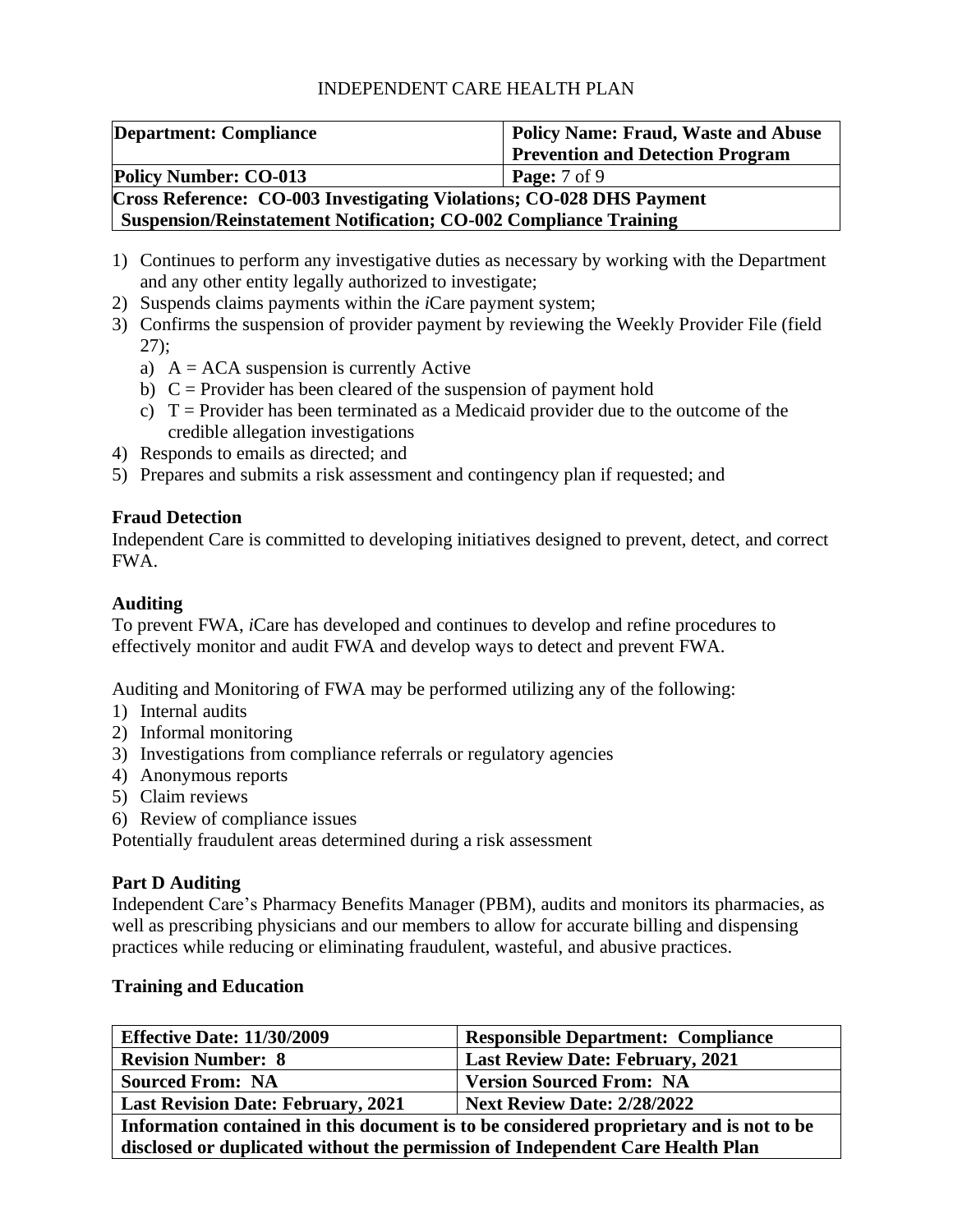| <b>Department: Compliance</b>                                               | <b>Policy Name: Fraud, Waste and Abuse</b> |  |
|-----------------------------------------------------------------------------|--------------------------------------------|--|
|                                                                             | <b>Prevention and Detection Program</b>    |  |
| <b>Policy Number: CO-013</b>                                                | <b>Page:</b> $8$ of $9$                    |  |
| <b>Cross Reference: CO-003 Investigating Violations; CO-028 DHS Payment</b> |                                            |  |
| <b>Suspension/Reinstatement Notification; CO-002 Compliance Training</b>    |                                            |  |

Independent Care creates awareness and shares knowledge with employees, members, and providers through the following:

- 1) Code of Conduct
- 2) Employee training
- 3) Provider training
- 4) Website
- 5) Newsletters

Independent Care provides FWA training to all employees in accordance with *CO-002 Compliance Training*. FDR's must provide FWA training meeting CMS requirements to all employees and applicable subcontractors within 90 days of hire and annually thereafter, unless deemed.\* To reduce the potential burden on FDRs, CMS has developed and provided a standardized FWA training and education module. The module is available through the CMS Medicare Learning Network (MLN) link here: [CMS MLN.](https://www.cms.gov/Outreach-and-Education/Medicare-Learning-Network-MLN/MLNGenInfo/index.html?redirect=/MLNGenInfo/)

\*Regulations effective June 7, 2010 implemented a "deeming" exception which exempts FDRs who are enrolled in Medicare Parts A or B from annual FWA education and training (42 CFR §  $422.503(b)(4)(vi)(C)(2)$  and  $42$  CFR  $$423.504(b)(4)(vi)(C)(3)$ ). Therefore, if an entity or an individual is enrolled in Medicare Parts A or B, the FWA training and education requirement has already been satisfied. In the case of chains, such as chain pharmacies, each individual location must be enrolled in Medicare Part A or Part B to be "deemed".

**This space intentionally left blank.**

**Responsible Department: Compliance Responsible Party: Director of Compliance Reviewing Department(s): Compliance**

| <b>Effective Date: 11/30/2009</b>                                                       | <b>Responsible Department: Compliance</b> |  |
|-----------------------------------------------------------------------------------------|-------------------------------------------|--|
| <b>Revision Number: 8</b>                                                               | <b>Last Review Date: February, 2021</b>   |  |
| <b>Sourced From: NA</b>                                                                 | <b>Version Sourced From: NA</b>           |  |
| <b>Last Revision Date: February, 2021</b>                                               | <b>Next Review Date: 2/28/2022</b>        |  |
| Information contained in this document is to be considered proprietary and is not to be |                                           |  |

**disclosed or duplicated without the permission of Independent Care Health Plan**